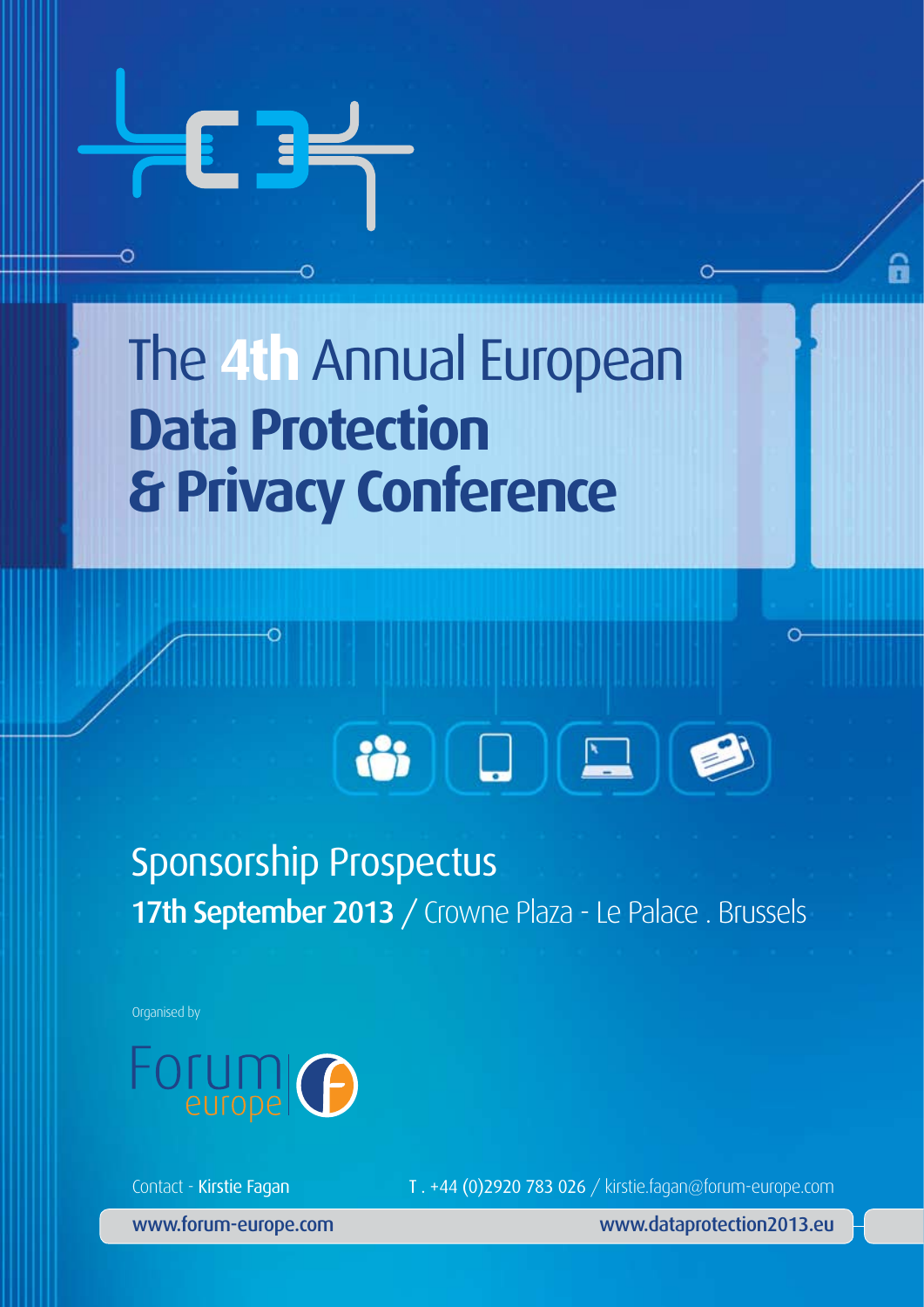17th September 2013 / Crowne Plaza - Le Palace . Brussels

## **Contents**

⌒

- P 3 Introduction
- **P 4** Previous Events
- **P 5** Sponsorship Packages
- **P 6** Catering Packages
- **P 7** Product Opportunities
- **P 8** Sponsorship Reservation Form
- **P 9** Exhibit at Data Protection 2013
- **P 10** Exhibition Space Reservation Form

PLEASE NOTE: The list of packages described in this brochure are by no means exhaustive and are meant only as a guide to the possible sponsorship and brand building opportunities that are available at this event.

ion

'n

If you have any specific requirements that you feel are not covered by the packages available, then please do not hesitate to get in touch. We are always available to help you identify the options that suit your budget while maximising your value and visibility at the conference, and if necessary, our marketing team can work with you to create innovative sponsorship packages tailored to the exact needs of you and your organisation.



Contact - Kirstie Fagan T. +44 (0)2920 783 026 / kirstie.fagan@forum-europe.com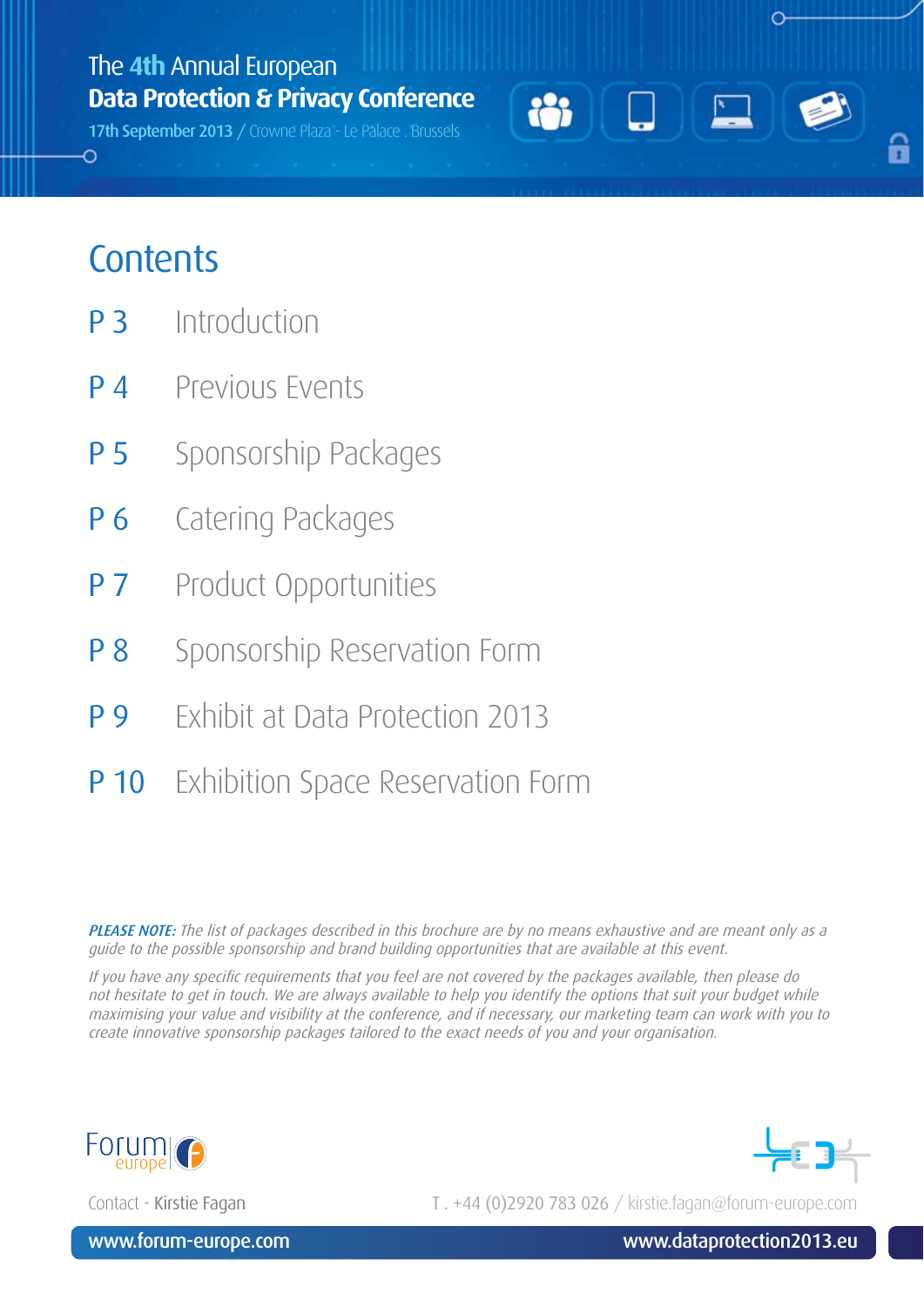17th September 2013 / Crowne Plaza - Le Palace . Brussels

## Introduction

⌒

#### The European Data Protection and Privacy Conference is held annually and is an important event in the Brussels calendar for lively and interactive discussion on the future of Data Protection regulation.

With over 450 attending each year, it has become a must attend event for privacy professionals and other stakeholders involved in this debate, bringing top level speakers and delegates from a variery of industries together with senior policy makers and regulators from the EU and beyond. For more details of the speakers and delegates who have participated at past European Data Protection and Privacy Conferences, please see the next page.



#### **Sponsorship of the 4th Annual European Data Protection & Privacy Conference**

Annual events such as this are not simply stand alone, one-off marketing opportunities. Over time, they develop a brand of their own and a reputation for quality which adds value for all organisations that are associated with it. The 4th Annual European Data Protection and Privacy Conference offers sponsoring organisations the opportunity to become involved on a regular basis in a high-level industry event.

There are a number of different ways in which you will benefit from taking out a sponsorship package at the 4th Annual European Data Protection and Privacy Conference. Simply having your name and brand associated with a high-level event such as this can be extremely valuable as it provides a great opportunity to raise your profile within the industry and with high level policy and decision makers.

Further details of the sponsorship opportunities can be found on the following pages. For more information on the packages and to discuss your sponsorship requirements, please contact:

Kirstie Fagan at kirstie.fagan@forum-europe.com or call +44 (0) 2920 783026.



Contact - Kirstie Fagan T. +44 (0)2920 783 026 / kirstie.fagan@forum-europe.com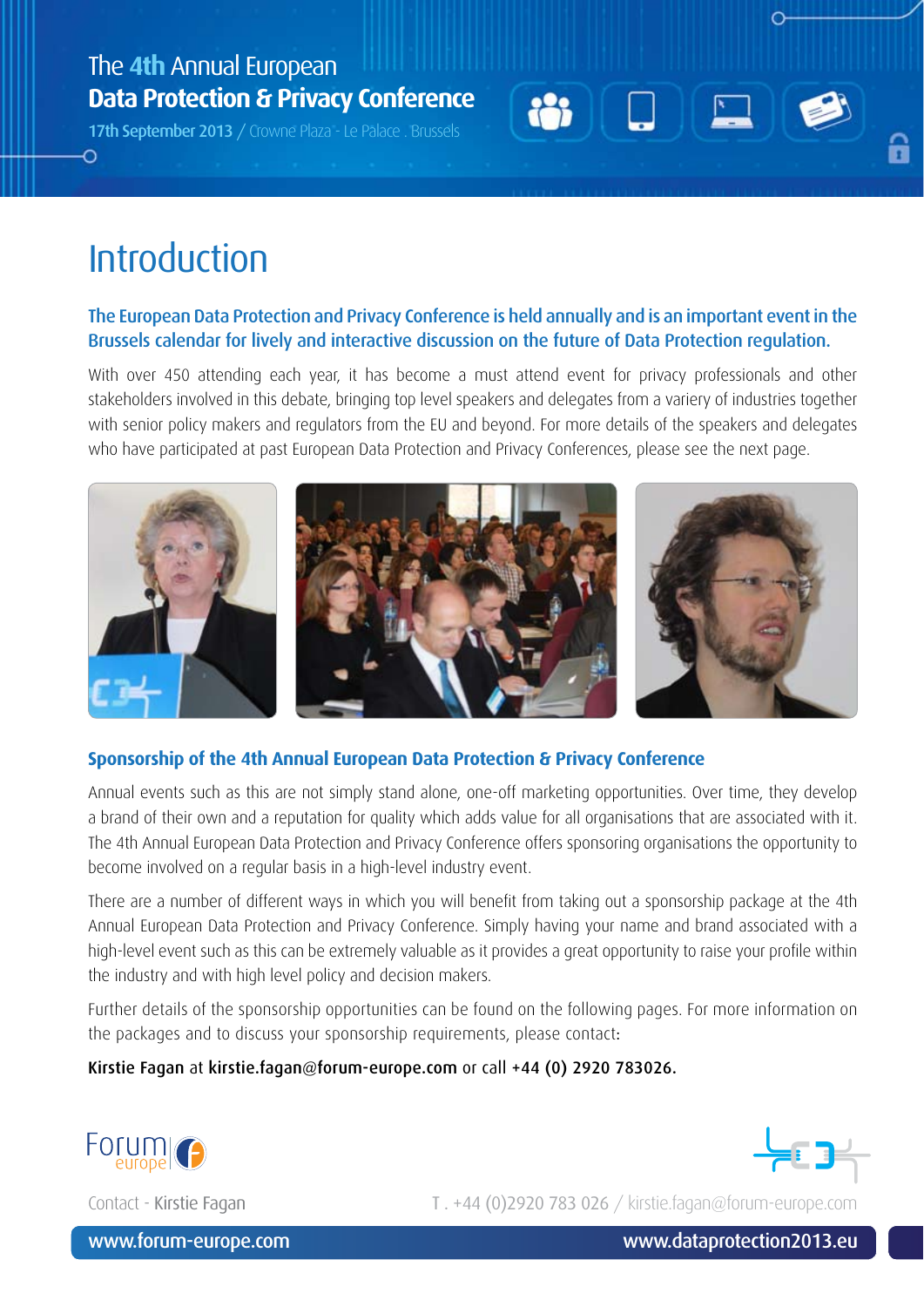17th September 2013 / Crowne Plaza - Le Palace . Brussels

### Previous Events

 $\Omega$ 



#### **Previous delegates have included representatives of the following organisations**

| Amazon                       | <b>CEPS</b>                 | European Parliament      | MasterCard Europe          | <b>RIM</b>             |
|------------------------------|-----------------------------|--------------------------|----------------------------|------------------------|
| Apple                        | Citi                        | Facebook                 | Microsoft                  | SAS                    |
| Article 29 Data Protection   | Council of Europe           | Google                   | Motion Picture Association | Symantec               |
| Working Party                | Dell                        | GSMA                     | Nielsen                    | Telecom Italia         |
| <b>BAE Systems</b>           | Deutsche Telekom            | ΗP                       | Nymity                     | Telenor                |
| <b>BBC</b>                   | DIGITAL FUROPE              | Hunton & Williams LLP    | OECD                       | U.S. Department of     |
| <b>BFUC</b>                  | FDIMA                       | <b>IAB Europe</b>        | <b>OFCOM</b>               | Commerce               |
| Bloomberg                    | <b>FTNO</b>                 | IBM                      | Oracle Corporation         | U.S. Mission to the FU |
| BNP Paribas Personal Finance | European Broadcasting Union | <b>ICOMP</b>             | Park Legal LLC             | Van Bael & Bellis      |
| Bouyques SA                  | European Commission         | Intel                    | Qualcomm                   | Vodafone               |
| British Telecom              | European Investment Bank    | KLM Royal Dutch Airlines | Renault                    | Yahoo!                 |

#### **Previous speakers have included**



Contact - Kirstie Fagan T. +44 (0)2920 783 026 / kirstie.fagan@forum-europe.com

www.forum-europe.com www.dataprotection2013.eu

O

6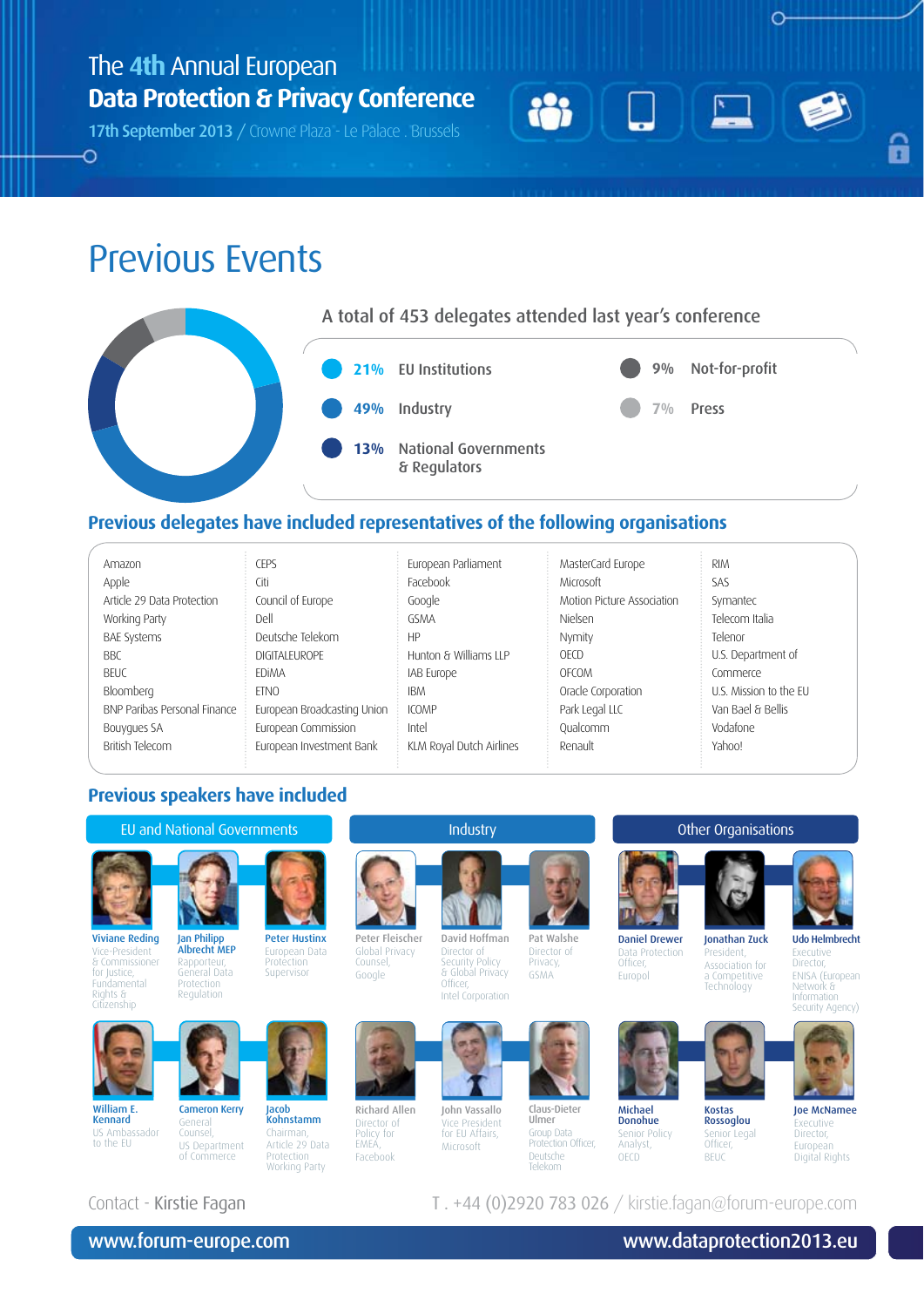17th September 2013 / Crowne Plaza - Le Palace . Brussels

## Sponsorship Packages

#### Exclusive Platinum Package: €10,000

Becoming the Platinum sponsor of the conference will provide your company with optimal exposure on all marketing material and banners, as well as access to a number of additional benefits that are unique to this package.

**223** 

- Exclusive speaking position for company representative
- Full page advert in conference programme
- 5 complimentary delegate places

⌒

- Priority branding on main stage
- Prime location allocated for exhibition space
- Inclusion of company materials in delegate bags
- Recognition as Platinum sponsor in marketing materials and press releases
- Corporate identity on conference website with link to company website
- Recognition as Platinum sponsor in Forum Europe newsletters

#### Gold Package: €7,000

- Half page advert in conference programme
- 3 complimentary delegate places
- Branding on main stage
- Exhibition space in semi-prime location
- Inclusion of company materials in delegate bags
- Recognition as Gold sponsor in marketing materials and press releases
- Corporate identity on conference website with link to company website
- Recognition as Gold sponsor in Forum Europe newsletters

#### Silver Package: €5,000

- Quarter page advert in conference programme
- 1 complimentary delegate place
- Some branding on main stage
- Exhibition space
- Inclusion of company materials in delegate bags
- Recognition as Silver sponsor in marketing materials and press releases
- Company logo on conference website with link to company website
- Recognition as Silver sponsor in Forum Europe newsletters





Ĥ

Contact - Kirstie Fagan T. +44 (0)2920 783 026 / kirstie.fagan@forum-europe.com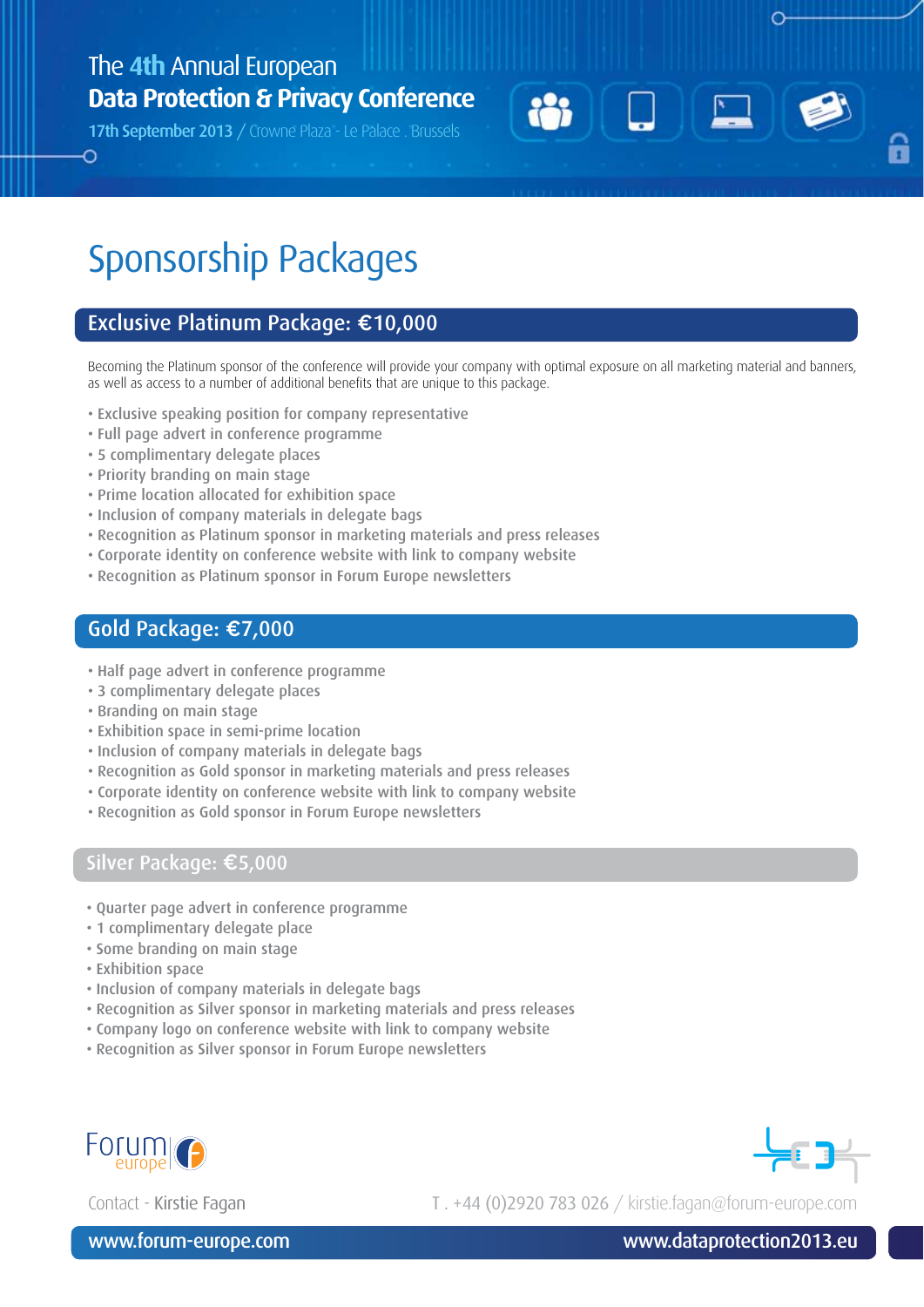17th September 2013 / Crowne Plaza - Le Palace . Brussels

## Catering Packages

O

#### Exclusive Sponsorship of VIP & Speaker Dinner €5,000

as,

- Opportunity to introduce and lead dinner-debate
- Three-course dinner for speakers and high-level invited guests
- Three seats at dinner reserved for your representatives or guests
- Corporate identity displayed in dining area during dinner
- Corporate identity included on menu cards
- Full page advert in programme
- 3 complimentary delegate places

#### Exclusive Sponsorship of Lunch: €2,500

- Corporate identity displayed in dining area during lunch
- Corporate identity included on menu cards
- Opportunity to give luncheon address (though not compulsory)
- Full page advert in programme
- 1 complimentary delegate place

#### Exclusive Sponsorship of Cocktail Reception: €3,000

- Exclusive corporate identity displayed on banners at reception venue
- Corporate identity included on invitations and menu cards
- Opportunity to give welcome address (though not compulsory)
- Full page advert in programme
- 1 complimentary delegate place
- 5 complimentary places to attend the cocktail reception (not conference)

#### Exclusive Sponsorship of Refreshments (3 refreshment breaks): €1,800

- Corporate identity displayed in the refreshment area during coffee breaks
- Opportunity to include branded items such as napkins, chocolates or biscuits for instance (to be provided by sponsor and subject to venue terms and conditions)
- Full page advert in programme
- 1 complimentary delegate place

In addition to the above benefits, all catering sponsors will also be included in the sponsor section of the event programme.





Ŧ

Contact - Kirstie Fagan T. +44 (0)2920 783 026 / kirstie.fagan@forum-europe.com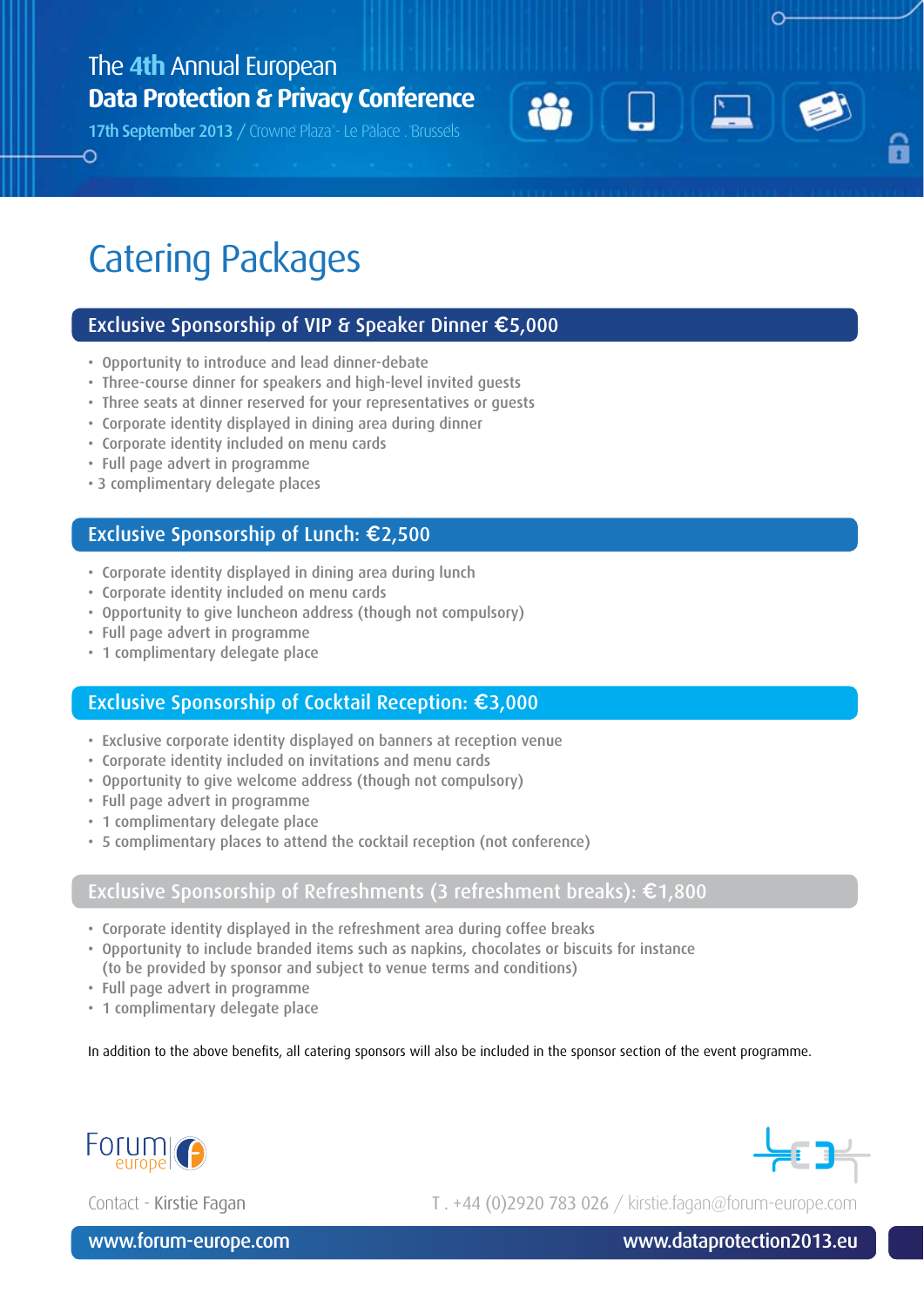17th September 2013 / Crowne Plaza - Le Palace . Brussels



## Product Opportunities

As well as the main Sponsorship Packages, there are also a range of product based branding opportunities available with Forum Europe. These have been chosen specifically for their ease of production and value beyond the event itself. The list below is by no means exhaustive and our marketing team will be happy to work with you to create innovative sponsorship packages tailored to the needs of you and your company.



O









#### **Sponsored Lanyards**

€1250 + cost of production

Lanyards are distributed to all delegates on arrival at the conference, ensuring high visibility of your brand throughout the event.

#### **Conference Badges**

€1200

All delegates are required to wear their personalised conference badge (attached to the lanyard) on arrival at the venue. Have your company logo on all delegate badges (position as design allows) and remind delegates of your company's input into the conference

#### **Sponsorship of both the lanyards and conference badges can be offered at a combined price of €2000 + cost of production**

#### **Data Sticks**

€1250 + cost of production

In addition to providing a high value branded product to delegates beyond the event, conference proceedings can be loaded onto the sticks prior to the event and distributed to delegates on arrival.

#### **Conference Pens and Pads**

€1250 + cost of production

Distributed to all attendees upon arrival, branded pens and pads again offer visibility to you and value to the delegate both during and beyond the event.

#### **Insert in Delegate Packs**

€500

Product or promotional materials can be included within the delegate packs distributed to each participant upon arrival. A high value option providing detailed company information to all delegates.



Contact - Kirstie Fagan T. +44 (0)2920 783 026 / kirstie.fagan@forum-europe.com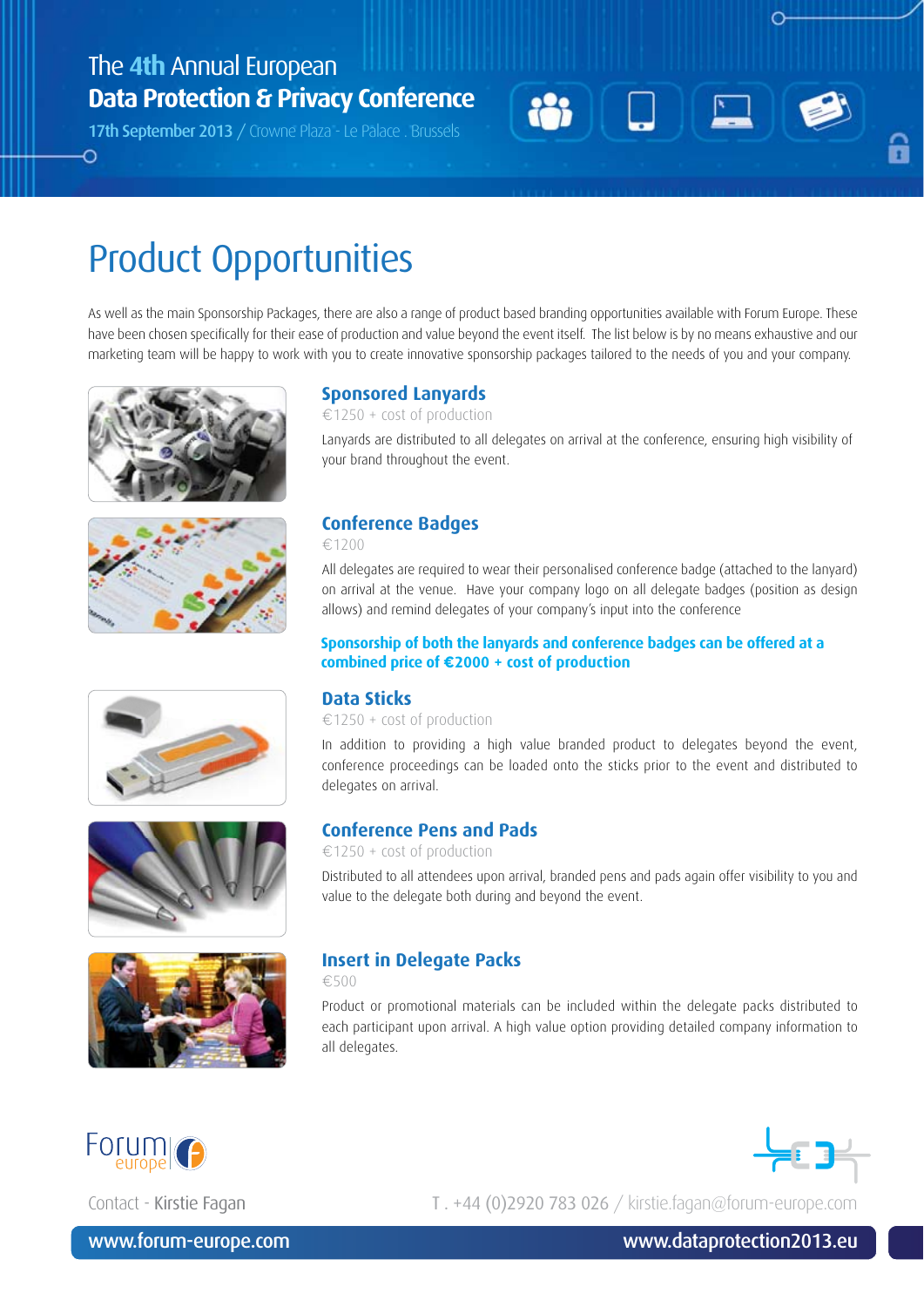17th September 2013 / Crowne Plaza - Le Palace . Brussels

 $\Omega$ 



 $\Omega$ 

6

## Sponsorship Reservation Form

| I am interested in becoming the (please tick box):                        |                                      |
|---------------------------------------------------------------------------|--------------------------------------|
| Platinum Sponsor<br>Gold Sponsor                                          | Silver Sponsor                       |
| I am interested in the following Catering Packages (please tick box):     |                                      |
| Cocktail Reception<br>Lunch                                               | Refreshments<br>VIP & Speaker Dinner |
| I am interested in the following Product Opportunities (please tick box): |                                      |
| Sponsored Lanyards<br>Conference Badges                                   | Lanyard & Badge Package              |
| Conference Pens & Pads<br>Data Sticks                                     | Insert in Delegate Packs             |
| 17 September 2013 . Crowne Plaza - La Palace . Brussels                   |                                      |
| Company:                                                                  |                                      |
| Address:                                                                  |                                      |
|                                                                           |                                      |
|                                                                           |                                      |
| Name of contact:                                                          |                                      |
| Contact<br>Tel. Number:                                                   | Contact<br>Email:                    |
| Signature:                                                                | Date:                                |

#### **Please Faxback to +44 (0) 2920 020 432**

Please contact Kirstie Fagan to discuss all opportunities listed in this brochure. Tel: +44 (0) 2920 783 026 . Fax: +44 (0) 2920 020 432 . Email: kirstie.fagan@forum-europe.com Forum Europe, 2 - 4 Second Floor, High Street Arcade Chambers, Cardiff, CF10 1BE. UK





Contact - Kirstie Fagan T. +44 (0)2920 783 026 / kirstie.fagan@forum-europe.com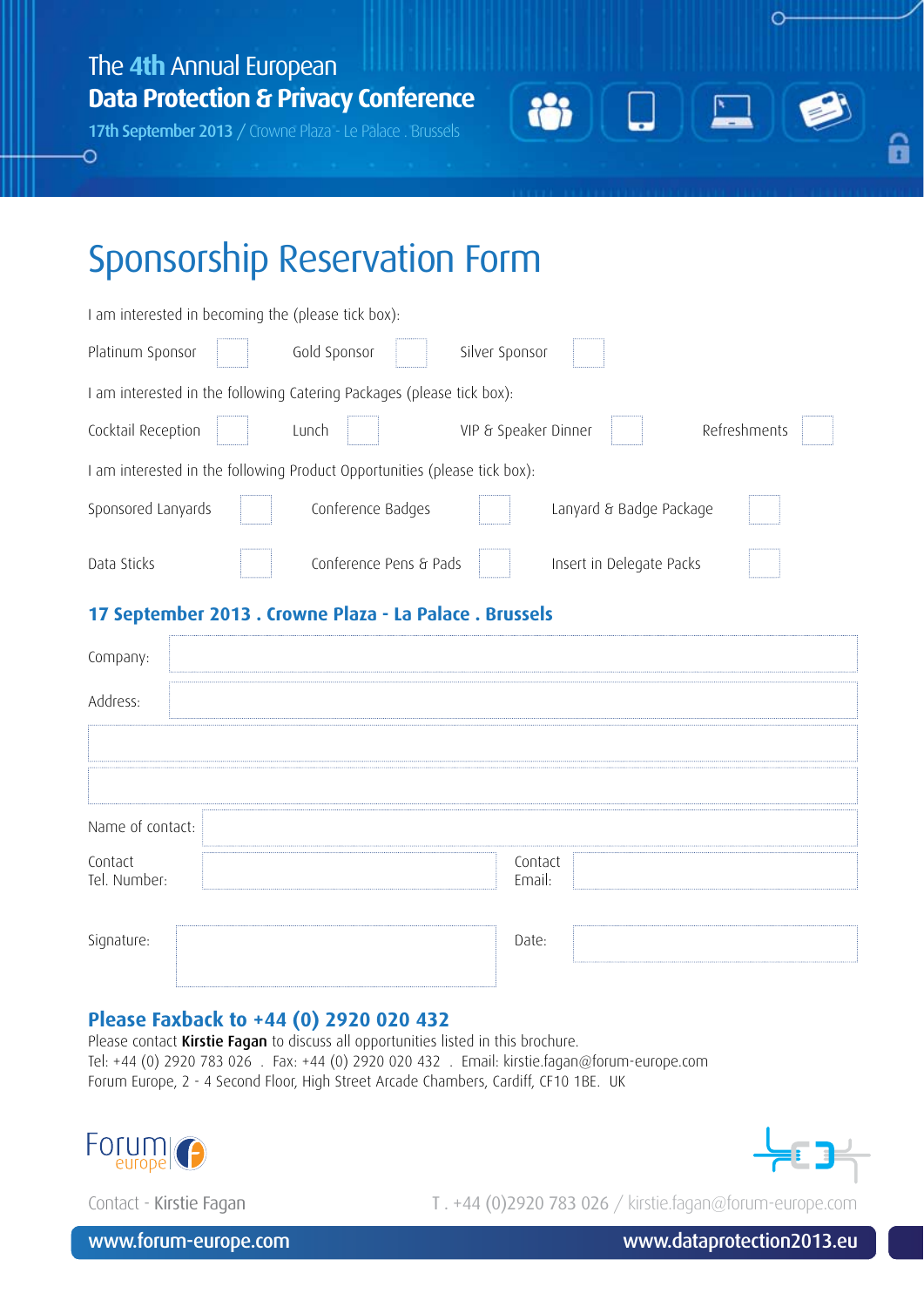17th September 2013 / Crowne Plaza - Le Palace . Brussels

O



Ŧ

## Exhibit at Data Protection 2013

#### Stand Size: 2.5m x 3m / Cost: €1500 per stand



Be recognised as an important sector leader with an exclusive exhibition space during The 4th Annual European Data Protection & Privacy Conference.

#### **This 1 day conference will offer exhibiting organisations the opportunity to:**

- Showcase, promote, and introduce products, technology and services to industry, legislators and media
- Increase industry exposure
- Discover new business opportunities
- Attract new clients and touch base with existing clients
- Form strategic alliances with other companies

Stands can be prominently situated in the foyer area outside the conference room. All delegates will pass through this area on approach to the conference room. This area is also used to serve teas, coffee and refreshments. This ensures that delegates will be directly exposed to your company and will have the opportunity to explore your exhibitor display whilst enjoying drinks and snacks during the three separate refreshment breaks scheduled for the day.

#### **As part of the exhibitor's package, you will receive:**

- A unique exhibition space of 2.5m x 3m, including a display table
- Admittance to the exhibition area for one representative to act as a host/hostess on the stand
- A 25% discount off the standard conference fees for any organisation representatives who wish to attend the main event
- Listing of your company details in the Exhibitors Directory that is given to all delegates at the event, including a 50 word description of your organisation and the products and services that you offer
- Listing of your company details on the event website (**www.dataprotection2013.eu**) along with contact details and a link to your homepage
- A special discounted rate of €250 for a full page colour advert in the main conference delegate handout

In addition, you will also receive a copy of the main conference handout, including a delegate list and details of the presentations made at the conference.

#### **Exhibition details:**

All stand areas are sized at 2.5m x 3m and the ceiling height in the room is 3.5m. The exhibition will be of a table top nature, not enclosed by a shell scheme.

Exhibitors may bring their own display stands but these must not extend beyond the area that has been reserved. All spaces have a display table sized approximately  $1.8m \times 1m$  included in the price.

Exhibitors are invited to prepare their stand between 14.00 and 17.00 the day before the conference.

To reserve your exhibition space at the event, please complete the form on page 10 and fax it back to us on **+44 (0) 2920 020 432.** You will then be contacted to confirm your reservation.

Please note: Exhibition space will be allocated strictly on a first-come, first-served basis so please book early to avoid disappointment.



Contact - Kirstie Fagan T. +44 (0)2920 783 026 / kirstie.fagan@forum-europe.com